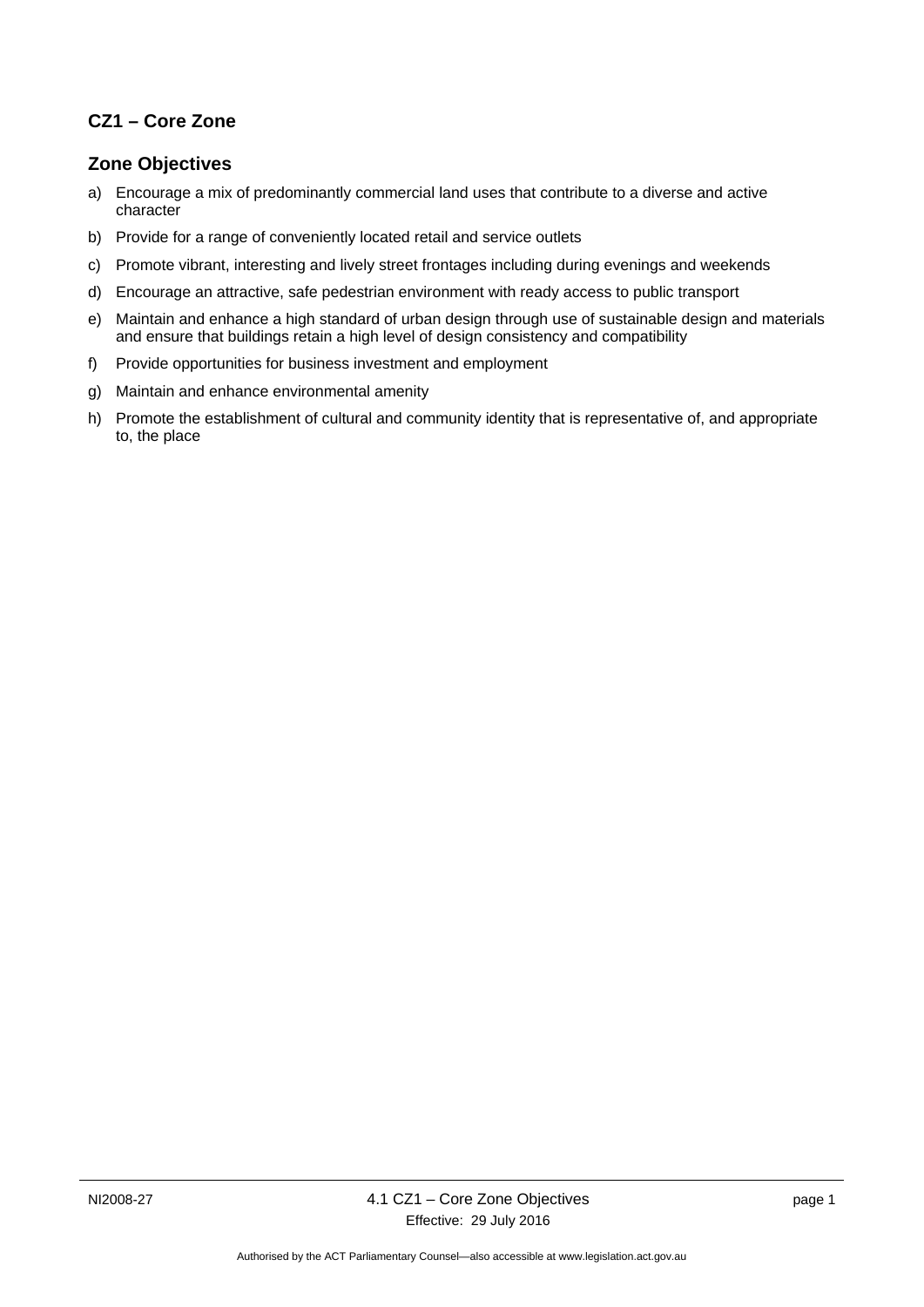# **CZ1 – Core Zone Development Table**

| <b>EXEMPT DEVELOPMENT</b>                                                                                                              |                                                                                                 |
|----------------------------------------------------------------------------------------------------------------------------------------|-------------------------------------------------------------------------------------------------|
| Development approval is not required. Building approval may be required.<br>On leased land, development must be authorised by a lease. |                                                                                                 |
| Development identified in the Planning and Development Act 2007 as exempt (see sections 133 and                                        |                                                                                                 |
| 134 of the Act and section 20 and schedule 1 of the Planning and Development Regulation 2008)                                          |                                                                                                 |
| <b>ASSESSABLE DEVELOPMENT</b>                                                                                                          |                                                                                                 |
| Development application required.                                                                                                      |                                                                                                 |
|                                                                                                                                        | On leased land, development must be authorised by a lease.                                      |
|                                                                                                                                        |                                                                                                 |
| <b>MINIMUM ASSESSMENT TRACK</b><br><b>CODE</b>                                                                                         |                                                                                                 |
| Development listed below requires a development application and is assessed in the code track                                          |                                                                                                 |
| <b>Development</b>                                                                                                                     |                                                                                                 |
| No development identified.                                                                                                             |                                                                                                 |
|                                                                                                                                        |                                                                                                 |
|                                                                                                                                        | <b>MINIMUM ASSESSMENT TRACK</b>                                                                 |
| <b>MERIT</b>                                                                                                                           |                                                                                                 |
|                                                                                                                                        | Development listed below requires a development application and is assessed in the merit track, |
|                                                                                                                                        | unless specified in schedule 4 of the Planning and Development Act 2007 (as impact track) or    |
| specified as prohibited development in a precinct map.<br><b>Development</b>                                                           |                                                                                                 |
|                                                                                                                                        | minor road                                                                                      |
| ancillary use                                                                                                                          | minor use                                                                                       |
| car park<br>civic administration                                                                                                       | NON RETAIL COMMERCIAL USE                                                                       |
| club                                                                                                                                   | outdoor recreation facility                                                                     |
| COMMERCIAL ACCOMMODATION USE                                                                                                           | parkland                                                                                        |
| communications facility                                                                                                                | pedestrian plaza                                                                                |
| <b>COMMUNITY USE</b>                                                                                                                   | place of assembly                                                                               |
| consolidation                                                                                                                          | public transport facility                                                                       |
| craft workshop                                                                                                                         | recyclable materials collection                                                                 |
| demolition                                                                                                                             | <b>RESIDENTIAL USE</b>                                                                          |
| development in a location and of a type identified                                                                                     | restaurant                                                                                      |
| in a precinct map as additional merit track                                                                                            |                                                                                                 |
| development                                                                                                                            |                                                                                                 |
| drink establishment                                                                                                                    | service station                                                                                 |
| emergency services facility                                                                                                            | <b>SHOP</b>                                                                                     |
| home business                                                                                                                          | sign                                                                                            |
| indoor entertainment facility                                                                                                          | subdivision                                                                                     |
| indoor recreation facility                                                                                                             | temporary use                                                                                   |
| light industry                                                                                                                         | tourist facility                                                                                |
|                                                                                                                                        | <b>MINIMUM ASSESSMENT TRACK</b>                                                                 |
|                                                                                                                                        | <b>IMPACT</b>                                                                                   |
|                                                                                                                                        | Development listed below requires a development application and is assessed in the impact track |
| Development that is not:<br>1.                                                                                                         |                                                                                                 |
| Exempt, code track or merit track development (see section 132 of the Planning and<br>a.<br>Development Act 2007); or                  |                                                                                                 |
| b.<br>Planning and Development Act 2007.                                                                                               | Prohibited development, other than development that is permitted under s137 of the              |
| 2.                                                                                                                                     | Development specified in schedule 4 of the Planning and Development Act 2007 and not listed     |
| as a prohibited use in this table.<br>Development that is authorised by a lease and listed as a prohibited use in this table.          |                                                                                                 |
| 3.                                                                                                                                     |                                                                                                 |